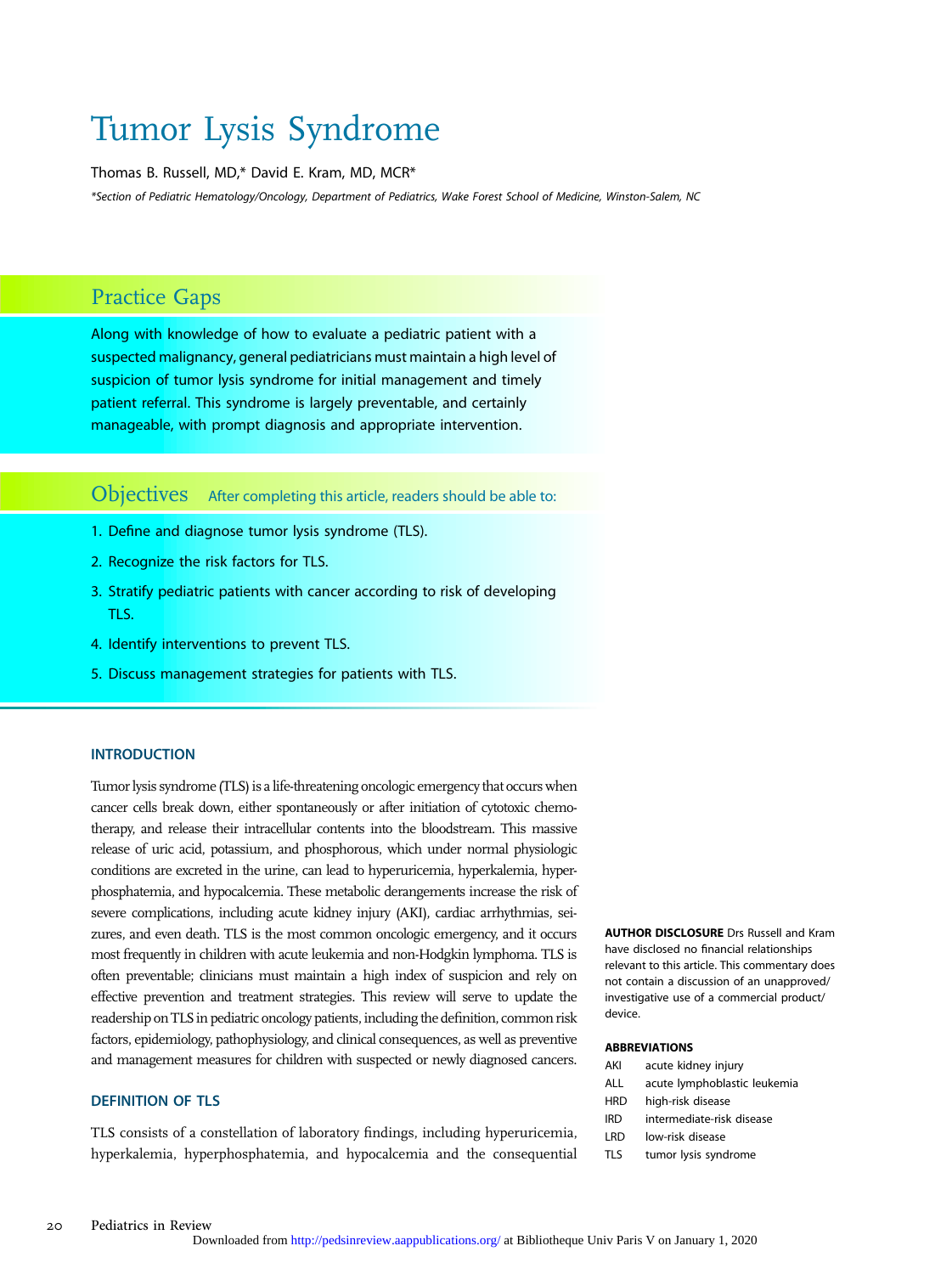clinical toxicities from these metabolic abnormalities. The widely accepted classification system for TLS in pediatrics, initially proposed by Hande and Garrow in 1993, (1) modified by Cairo and Bishop in 2004, (2) and remodified by Howard et al in 2011, (3) includes definitions for both laboratory and clinical TLS (Table 1). Laboratory TLS is defined as a level above or below the limits of normal for age for 2 or more of the following serum values: elevated uric acid, potassium, or phosphorus and decreased calcium. These abnormalities must also be present during the same 24-hour period and within 3 days before or up to 7 days after the initiation of chemotherapy. Clinical TLS requires the presence of laboratory TLS plus 1 of the following clinical sequelae: increased creatinine level, seizures, cardiac dysrhythmia, or death. The definition of clinical TLS presumes that the symptom of TLS exhibited is definitely or at least probably a direct consequence of at least 1 of the laboratory TLS metabolic abnormalities.

#### PATHOPHYSIOLOGY OF TLS

When malignant cells lyse spontaneously or as a consequence of cytotoxic chemotherapy, they release their intracellular contents, most problematic of which are potassium, phosphorus, and nucleic acids. Nucleic acids are metabolized into uric acid. Hyperkalemia can cause life-threatening arrhythmias and even sudden death. Hyperphosphatemia can result in intravascular calcium phosphate salt formation and can crystallize in various organs, including the kidney, leading to AKI. The net loss of serum calcium as a consequence of precipitation also can lead to symptomatic

### hypocalcemia, which can include an array of symptoms such as tetany, seizures, and dysrhythmia (particularly in the context of hyperkalemia, or as a consequence of calcium phosphate precipitation in the cardiac conduction system).

Hyperuricemia is the consequence of massive purine breakdown (Fig 1). Renal clearance of uric acid, a relatively insoluble metabolite, is highly dependent on glomerular filtration rate and urine pH (exacerbated by urine acidification). An elevated uric acid burden, beyond the body's normal coping mechanisms, can lead to uric acid crystallization in the renal collecting system, resulting in AKI. Xanthine can also precipitate in the renal collecting system, and thus crystal-induced AKI can be caused by calcium phosphate, uric acid, and xanthine precipitation and obstruction.

#### RISK ASSESSMENT OF TLS

TLS most commonly occurs in patients with tumors that have both a high proliferation rate and a great tumor mass. In children, these tumors are predominantly hematologic malignancies, such as acute lymphoblastic leukemia (ALL), Burkitt leukemia/lymphoma, and diffuse large B-cell lymphoma. (4)(5) The lack of a historically unified definition of TLS has made estimating the incidence in children challenging. However, 2 multicenter studies in Europe reported a TLS incidence of 4.4% in non-Hodgkin's lymphoma and 8.4% in Burkitt leukemia and ALL. (6) Generally, the incidence of TLS depends on the type of tumor and tumor

# TABLE 1. Definitions of Laboratory and Clinical TLS

| Laboratory TLS $(≥2)$                                      |
|------------------------------------------------------------|
| Uric acid $>$ the ULN range for age                        |
| Potassium $\geq 6.0$ mEg/L ( $\geq 6.0$ mmol/L)            |
| Phosphorus $\geq 6.5$ mg/dL ( $\geq 2.1$ mmol/L)           |
| Calcium (corrected) $\leq$ 7.0 mg/dL ( $\leq$ 1.75 mmol/L) |
| Clinical TLS $(≥1)$                                        |
| Serum creatinine $\geq 1.5 \times$ the ULN for age         |
| Cardiac arrhythmia or sudden death                         |
| Seizure                                                    |
| Neuromuscular instability                                  |
| TLS=tumor lysis syndrome, ULN=upper limit of normal.       |



Figure 1. Nucleic acid breakdown and mechanisms of action of allopurinol and rasburicase. On cell lysis, DNA is released from the nucleus and enzymatically degraded eventually into xanthine and uric acid, which is insoluble. Xanthine oxidase converts hypoxanthine to xanthine, and xanthine to uric acid. Allopurinol is a purine analogue and an inhibitor of xanthine oxidase. This medication prevents new uric acid from being formed; excesses of hypoxanthine and guanine do not contribute to renal calculi. Rasburicase enzymatically converts insoluble uric acid into an inactive and water-soluble metabolite, allantoin, which is readily excreted in the urine. This medication reduces serum uric acid levels.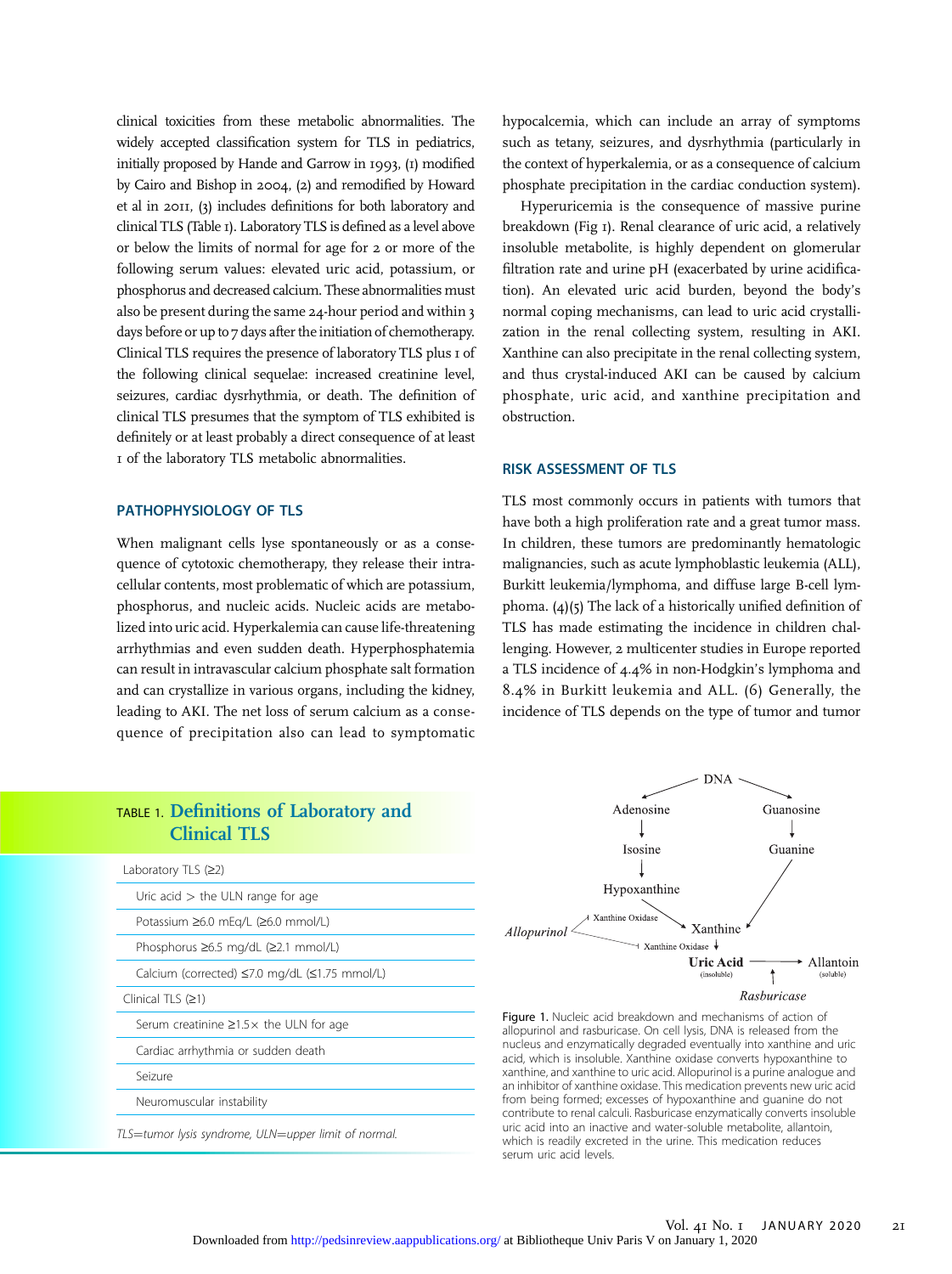cellular burden and on other risk factors, such as premorbid patient characteristics such as renal insufficiency and hydration status. Burkitt lymphoma/leukemia typically has such a high tumor proliferation rate that it can outgrow its own metabolic needs, resulting in spontaneous and severe tumor lysis at presentation. On the other hand, TLS can occur in children with slow-growing tumors if the tumor is causing urinary tract obstruction. Finally, the risk of TLS should be considered in parallel with the effectiveness of therapies to cause cell lysis. Historically untreatable cancers are being targeted more effectively, which could lead to TLS in cancer types previously deemed lower risk.

In 2008, an international panel of experts in pediatric and adult oncology, as well as experts in TLS pathophysiology, prophylaxis, and treatment, met in an effort to develop a comprehensive TLS risk stratification system. This panel developed a final model of low-, intermediate-, and high-risk TLS classification (Figs 2 and 3). (7) Burkitt leukemia/ lymphoma and ALL are the highest-risk cancers, and Burkitt leukemia is always a high-risk disease (HRD) for TLS. Burkitt lymphoma risk and ALL risk depend on the tumor stage and presenting white blood cell count, respectively. Solid tumors, on the other hand, are almost always considered low-risk diseases (LRD); however, in the new era of more effective targeted therapies, and for certain chemosensitive tumors such as neuroblastoma, the TLS risk may

be considered intermediate. As for lymphomas, aside from Hodgkin lymphoma, which is always considered an LRD, the risk for TLS tends to depend on the tumor stage and the lactate dehydrogenase level, which is a marker of cell proliferation and turnover.

#### MANAGEMENT OF TLS

TLS management centers on maintaining a high index of suspicion, identifying patients at higher risk for TLS, and using an aggressive prophylactic strategy to prevent the laboratory and clinical manifestations of TLS. This effort requires aggressive volume repletion and/or expansion and prevention of and treatment of hyperuricemia, hyperkalemia, hyperphosphatemia, and hypocalcemia. Any pediatric patient that presents with concerns for a new malignancy should undergo up-front measurement of serum uric acid, potassium, phosphorus, and calcium levels, as well as serum creatinine levels, along with consideration of empirical intravenous fluid administration. A quick risk stratification should be considered then, which includes a differential diagnosis of the malignancy at hand, as well as specific disease features, such as disease stage and initial white blood cell count. In addition, serum lactic dehydrogenase levels can provide insight into the rate of cell turnover and risk of TLS.



Figure 2. Tumor lysis syndrome risk assessment for pediatric solid tumors and acute leukemias. Solid tumors are generally low-risk disease (LRD), unless the tumor is bulky and sensitive to chemotherapy, such as neuroblastoma or germ cell tumors, and are then considered intermediate-risk disease (IRD). Classification of acute myeloid leukemia and acute lymphoblastic leukemia depends on white blood cell (WBC) counts and lactate dehydrogenase (LDH) levels. Burkitt leukemia is always classified as a high-risk disease (HRD). All WBC counts are reported in conventional measurement units. Conversion to SI units: 25,000/ $\mu$ L (25×10<sup>9</sup>/L); 100,000/ $\mu$ L (100×10<sup>9</sup>/L). CML=chronic myelogenous leukemia, ULN=upper limit of normal. (Adapted with permission from Cairo MS, Coiffier B, Reiter A, Younes A; TLS Expert Panel. Recommendations for the evaluation of risk and prophylaxis of tumour lysis syndrome [TLS] in adults and children with malignant diseases: an expert TLS panel consensus. Br J Haematol. 2010;149(4):578–586.)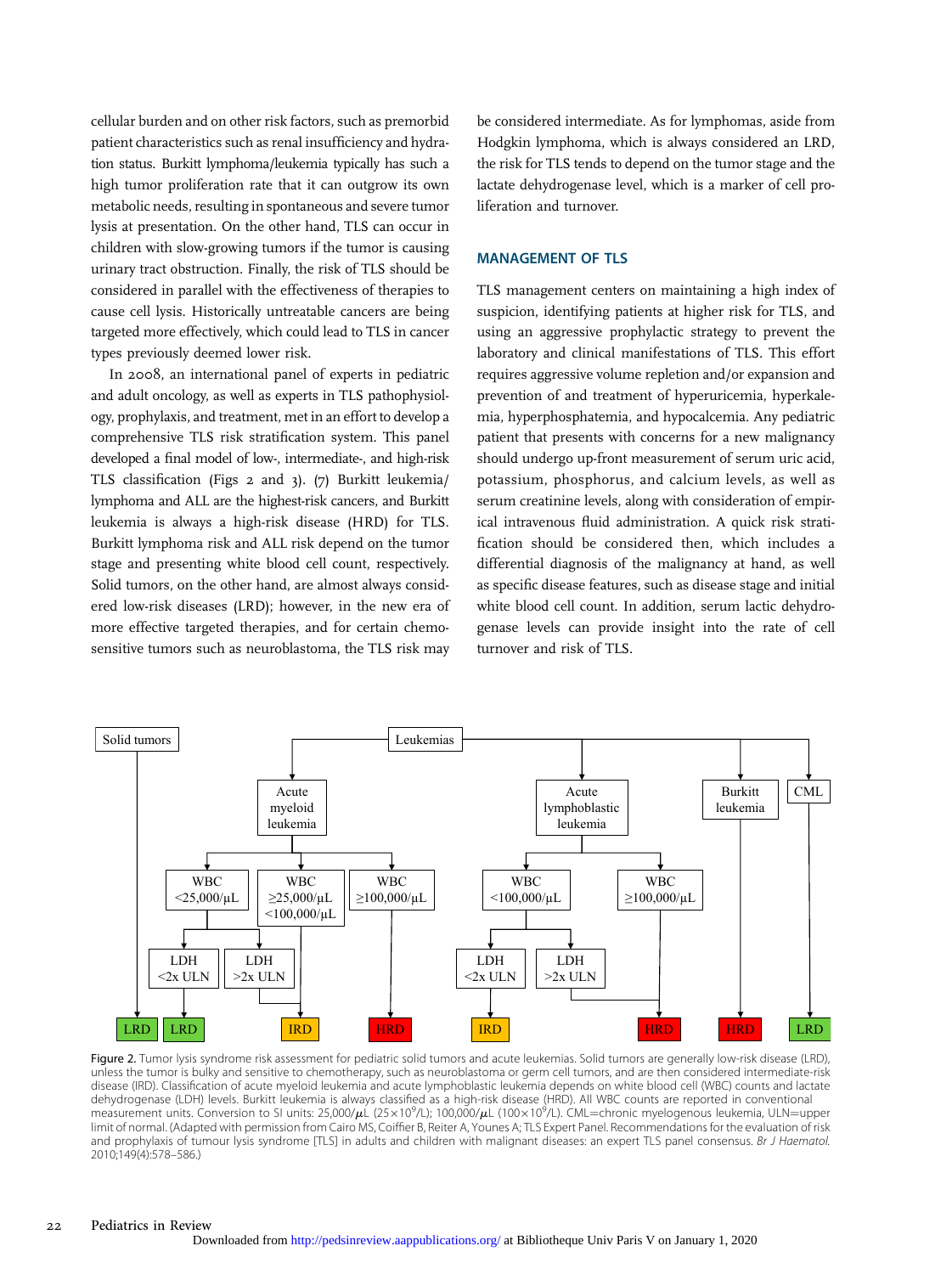

Figure 3. Tumor lysis syndrome risk assessment for pediatric lymphomas. Hodgkin lymphoma is always characterized as low-risk disease (LRD), whereas classification of Burkitt lymphoma, lymphoblastic lymphoma, diffuse large B-cell lymphoma, and anaplastic large cell lymphoma depends on disease stage and lactate dehydrogenase (LDH) levels. HRD=high-risk disease, IRD=intermediate-risk disease, ULN=upper limit of normal. (Adapted with permission from Cairo MS, Coiffier B, Reiter A, Younes A; TLS Expert Panel. Recommendations for the evaluation of risk and prophylaxis of tumour lysis syndrome [TLS] in adults and children with malignant diseases: an expert TLS panel consensus. Br J Haematol. 2010;149(4):578–586.)

All pediatric patients at intermediate or high risk for TLS should continue to receive intravenous hydration to optimize kidney function and minimize acidosis. This is often achieved with hyperhydration using 1.5 to 2 times maintenance intravenous fluids (without potassium), or 2,500 to 3,000 mL/ $m<sup>2</sup>$  per day to maintain urine output of 3 to 5 mL/kg per hour. Close laboratory monitoring for fluid overload and third spacing is important. Although hydration is the preferred method of optimizing urine output, loop diuretics may also be used. If oliguria occurs or persists despite aggressive hydration and diuretics, evaluation by a pediatric nephrologist is highly recommended. Close monitoring of laboratory TLS is also a key strategy through serial measurements of serum uric acid, potassium, phosphorus, calcium, and creatinine levels. Patients with HRD should have these tests measured every 4 to 8 hours; patients with intermediate-risk disease (IRD) should undergo laboratory testing every 8 to 12 hours; and patients with LRD may need testing only once or twice daily. TLS burden for IRD and HRD tends to peak around day 3 of cytoreductive chemotherapy, but TLS can occur as far as 7 days after treatment initiation. (8)

Prophylaxis for and treatment of hyperuricemia is aimed at maintaining normal serum levels of uric acid. For patients with IRD or HRD with normal or mildly elevated serum uric acid levels, allopurinol should be administered to prevent uric acid formation. Allopurinol, a xanthine oxidase inhibitor, is effective at inhibiting new uric acid formation and is an appropriate first-line therapy for patients without significantly elevated serum uric acid levels (Fig 1). Allopurinol is administered, usually by the

oral route, at 100 mg/m2 per dose every 8 hours, or 10 mg/kg per day divided every 8 hours, with a maximum dose of 800 mg/d. In patients who present with high serum levels of uric acid, allopurinol is an ineffective treatment because it does not directly reduce the uric acid that has already accumulated in the serum. Patients with hyperuricemia should receive rasburicase, a recombinant urate oxidase that converts uric acid to water-soluble allantoin. Indications for rasburicase vary but generally include a serum uric acid level greater than 8 mg/dL ( $>475.88 \mu$ mol/L), a rapid increased in uric acid level (a 25% increase from baseline), or a suboptimal response to hyperhydration and allopurinol therapy. Rasburicase is administered intravenously at a dose of 0.1 to 0.2 mg/kg as a single dose. Rasburicase has been shown to be more effective than allopurinol in the prevention of TLS; however, its benefits should be weighed against its high costs. (9) It is important to remember that serum uric acid level interpretation after rasburicase administration can be misleading because ex vivo enzymatic lysis of uric acid (in the sample test tube) may continue if the sample is not immediately placed in an ice bath to halt the enzymatic reaction. In addition, rasburicase can provoke methemoglobinemia in patients with glucose-6-phosphate dehydrogenase deficiency.

Hyperkalemia is managed largely by prevention. Parenteral or oral supplementation of potassium should not be administered to patients at risk for TLS until the risk has resolved. It is important to review the patient's medication list because several commonly used medications, such as nonsteroidal anti-inflammatory drugs, angiotensin-converting enzymes, angiotensin-receptor blockers,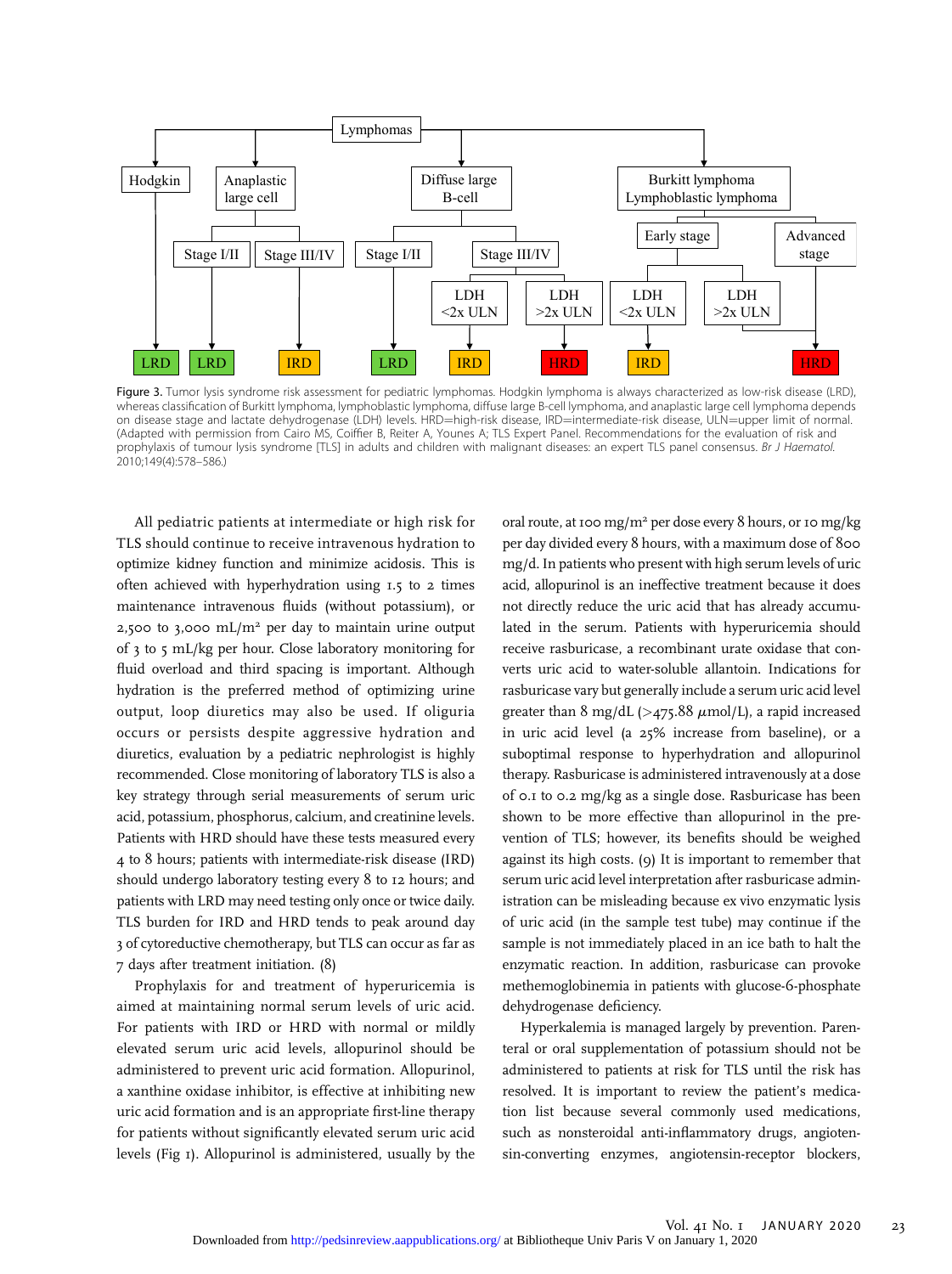and others, can impair potassium tubular secretion (Table 2). Patients with any clinical signs or symptoms of hyperkalemia, which include severe muscle weakness, electrocardiogram findings that demonstrate peaked T waves and/or QRS widening, or serum potassium levels approaching or surpassing 6 mEq/L (6 mmol/L) should be monitored for arrhythmias in an intensive care environment. If lifethreatening hyperkalemia is identified, a variety of emergency interventions are indicated. Prompt administration of parenteral calcium gluconate is critical to reduce cardiac muscle excitability and the risk of dysrhythmias. Next, potassium-lowering strategies include promotion of potassium influx into cells with medications such as insulin and  $\beta$ -adrenergic agnostics (albuterol) and with optimization of potassium excretion in the urine (with loop diuretics) or gut (with sodium polystyrene sulfonate). In rare cases when a potassium-sparing approach leads to symptomatic hypokalemia, supplementation should be performed carefully with close monitoring to ensure that kidney function and urine output are optimized. Parenteral or oral supplementation of potassium should not be administered to patients at risk for TLS until the risk has resolved, which is typically after 3 days of chemotherapy.

### TABLE 2. List of Drugs That Can Contribute to Hyperkalemia

| Drugs that induce extracellular potassium movement |
|----------------------------------------------------|
| –Digoxin                                           |
| $-\beta$ blockers                                  |
| -Mannitol                                          |
| —Verapamil                                         |
| Drugs that reduce aldosterone activity             |
| -ACF inhibitors                                    |
| -Angiotensin II receptor blockers                  |
| -Direct renin inhibitors                           |
| $-$ NSAIDs                                         |
| -Calcineurin inhibitors                            |
| -Aldosterone antagonists                           |
| -Potassium-sparing diuretics                       |
| —Trimethoprim, pentamidine                         |
| Potassium-containing interventions                 |
| -Penicillin G                                      |
| -Stored blood products                             |

Hyperphosphatemia is both prevented and managed with hyperhydration and dietary restriction of phosphorous with administration of phosphate binders such as calcium acetate or sevelamer. If hyperphosphatemia cannot be managed with these conservative strategies, the use of furosemide (to promote hyperfiltration) or dialysis is indicated. Parenteral calcium administration should be avoided unless symptomatic hypocalcemia or concerns for hyperkalemia-induced arrhythmias are noted. Exposure to intravenous calcium in a patient with hyperphosphatemia can promote calcium phosphate precipitation that can contribute to AKI. Serum calcium levels often normalize when the serum phosphate and uric acid levels normalize.

Historically, urine alkalization to achieve urine pH levels of 6.5 to 7.5 was commonly recommended to minimize the formation of calcium urate crystals. Urine alkalization is no longer universally recommended and is even discouraged. Calcium phosphate, as well as xanthine and hypoxanthine (intermediate metabolites of purine degradation increased when allopurinol is administered), are poorly soluble in alkalinized urine and may more readily crystallize in a basic environment. (10)

### **CONCLUSION**

TLS is the most common life-threatening emergency in children with malignancies. When the intracellular components of malignant cells are released into the blood, either spontaneously or after the onset of chemotherapy, they can overwhelm the body's normal excretory renal capacity and lead to renal, cardiac, and muscle toxicities directly related to the excess electrolyte concentrations. As such, TLS requires a high index of suspicion and early and prompt intervention to prevent and/or treat any laboratory or clinical symptoms that are present. TLS should be considered and screened for in all children with newly diagnosed malignancies; however, certain cancers, due to their large tumor burden and high proliferation rate (such as ALL and Burkitt leukemia/lymphoma), put children at highest risk. Management of TLS consists of early prevention with hydration, frequent monitoring, prevention of hyperuricemia with allopurinol, and prompt interventions for elevated serum uric acid, potassium, or phosphate levels or low calcium levels. The current era of pediatric oncology offers novel and targeted agents to patients with previously difficult-to-treat cancers; however, this may further complicate the ability to predict accurately which patients are at highest risk for TLS. Therefore, it continues to be critical for clinicians to maintain a high index of suspicion and a watchful eye for TLS in all children with malignancies.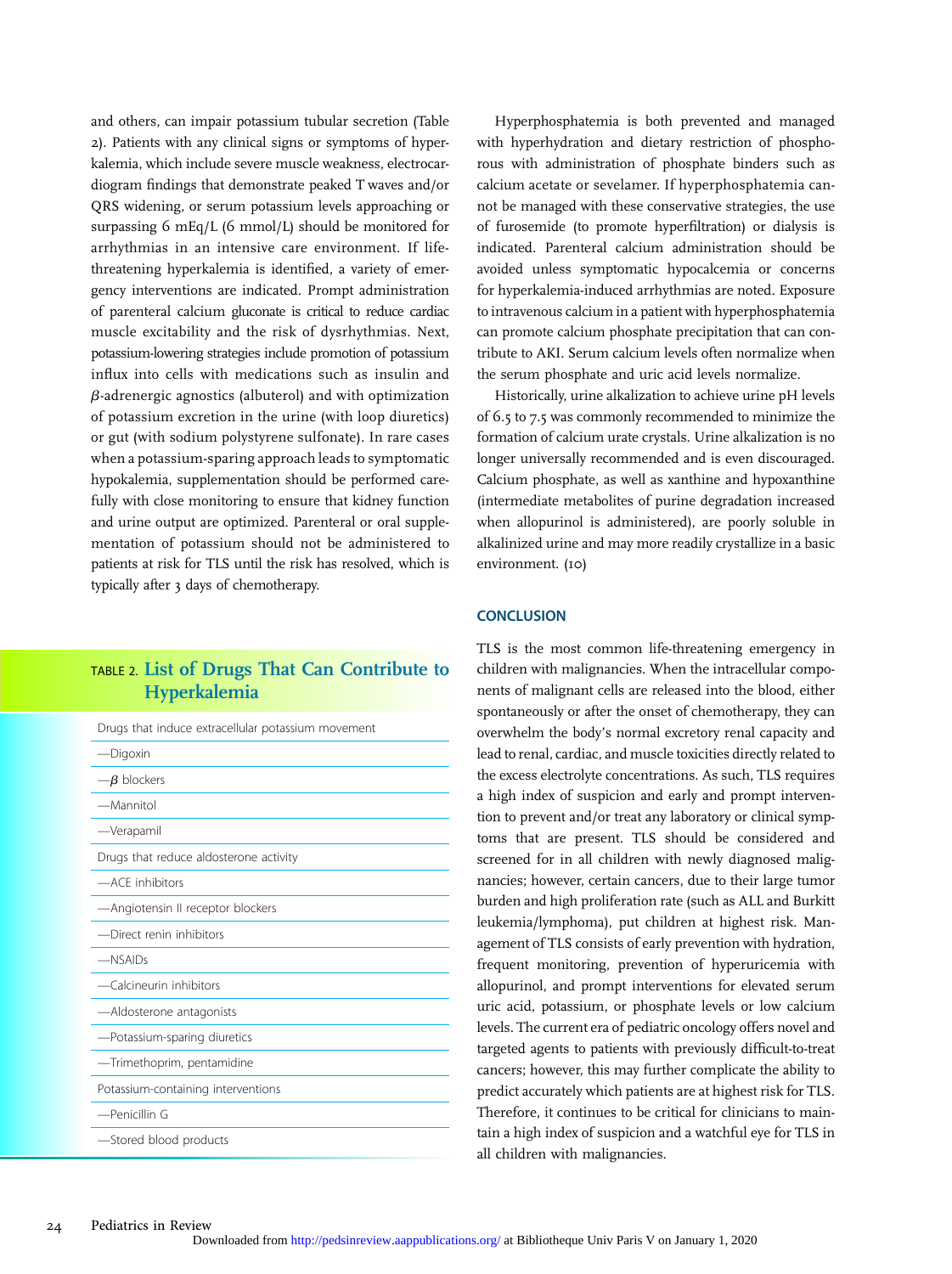# Summary

- On the basis of strong clinical evidence, tumor lysis syndrome (TLS) is the most common life-threatening emergency in childhood malignancies that occurs when cancer cells break down, either spontaneously or after initiation of cytotoxic chemotherapy, and release their intracellular contents into the bloodstream. (2)(3)(4)(5)(7)
- The intracellular release of uric acid, potassium, and phosphorous, which, under normal physiologic conditions are excreted in the urine, can lead to hyperuricemia, hyperkalemia, hyperphosphatemia, and hypocalcemia. Based on strong clinic evidence, these metabolic derangements increase the risk of severe complications, including acute kidney injury, cardiac arrhythmias, seizures, and even death. (2)(3)(4)(5)(7)
- TLS most commonly occurs in rapidly dividing hematologic malignancies that have both a high tumor proliferation rate and a large tumor burden at presentation. This most commonly occurs with acute lymphoblastic leukemia, Burkitt leukemia/lymphoma, and diffuse large B-cell lymphoma. (4)(5). Burkitt lymphoma/ leukemia is well-known to have a very high tumor proliferation rate and can outgrow its own metabolic capacity, resulting in spontaneous and severe tumor lysis at presentation.
- On the basis of strong evidence, TLS management centers on maintaining a high index of suspicion, identifying patients at higher risk for TLS, and employing an aggressive prophylactic strategy to prevent the laboratory and clinical manifestations of TLS. (2)(7)
- Based on expert opinion, any pediatric patient who presents with concerns for a new malignancy should undergo up-front measurement of serum uric acid, lactate dehydrogenase, potassium, phosphorus, and calcium levels, as well as serum creatinine levels, along with consideration of aggressive volume repletion and/or expansion to optimized renal function. (2)(3)(4)(5)
- Based on strong evidence, all pediatric patients at intermediate or high risk for TLS should continue to receive intravenous hydration to optimize kidney function and minimize acidosis. (7) This is often achieved with hyperhydration (without potassium) to maintain a urine output of 3 to 5 mL/kg per hour. Close monitoring for fluid overload and third spacing is important. Close monitoring of laboratory TLS is also a key strategy through serial measurements of serum uric acid, potassium, phosphorus, calcium, and creatinine levels. Prophylaxis (with allopurinol) and treatment of hyperuricemia are aimed at maintaining normal serum levels of uric acid.
- Based on strong evidence, patients who develop signs or symptoms of TLS require prompt interventions relying on a multidisciplinary approach with the support of pediatric nephrologists and intensive care physicians to rapidly treat any TLS-induced metabolic derangements and maximize outcomes. (2)(3)(4)(5)(7)

References for this article are at [http://pedsinreview.aappub](http://pedsinreview.aappublications.org/content/41/1/20)[lications.org/content/41/1/20.](http://pedsinreview.aappublications.org/content/41/1/20)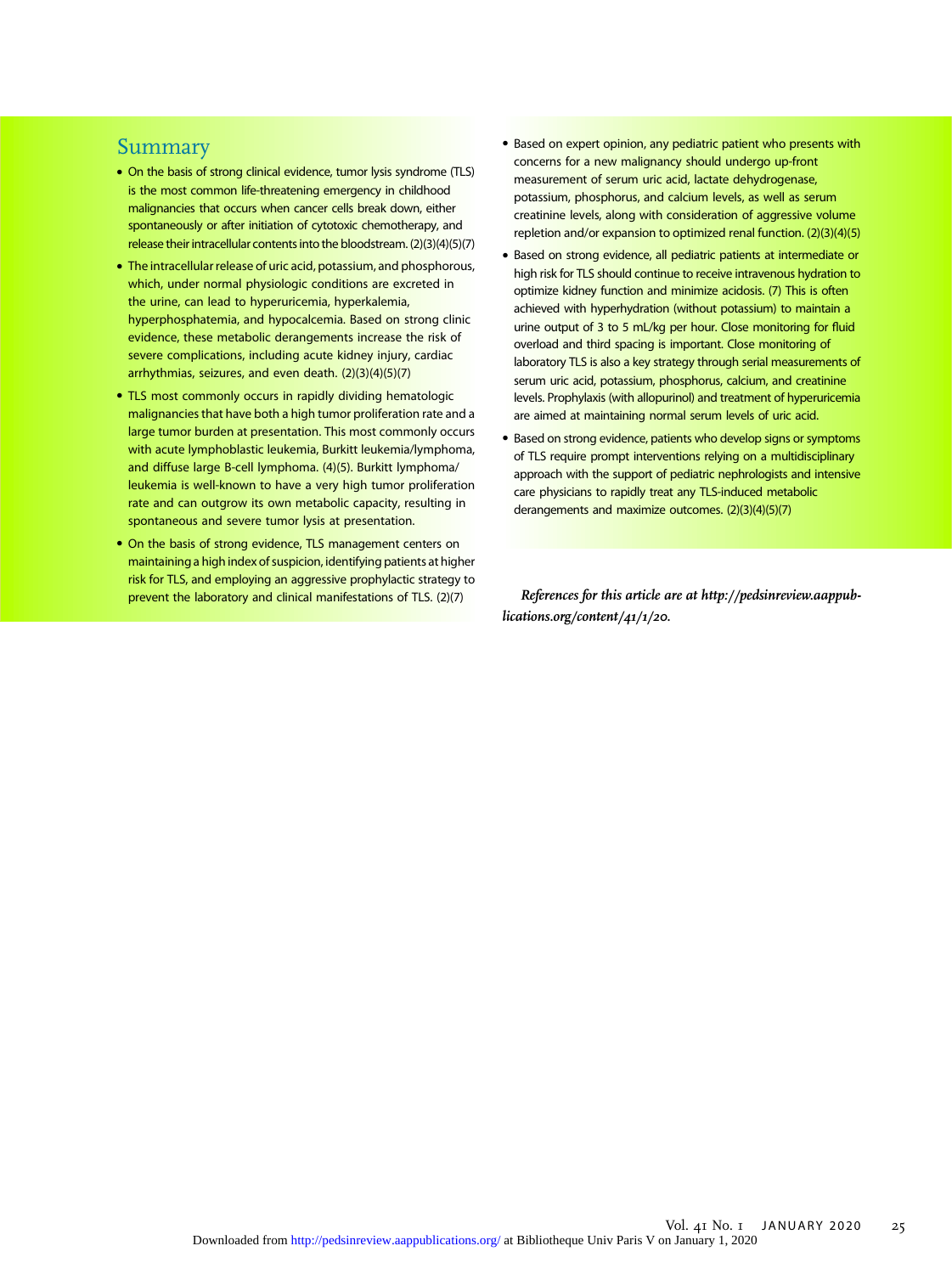# PIR Quiz

Individual CME quizzes are available via the blue CME link under the article title in the Table of Contents of any issue. To learn how to claim MOC points, go to: [http://www.aappublications.org/content/moc-credit.](http://www.aappublications.org/content/moc-credit)

- 1. A 5-year-old boy presents with a 10-cm jaw mass that has doubled in size in the past month. Laboratory and imaging studies are ordered. Which of the following laboratory findings is most consistent with laboratory tumor lysis syndrome (TLS)?
	- A. Hypocalcemia.
	- B. Hypokalemia.
	- C. Hyponatremia.
	- D. Hypophosphatemia.
	- E. Hypouricemia.
- 2. A 9-year-old girl presents with a large mediastinal mass, a white blood cell (WBC) count of 135,000/ $\mu$ L (135 $\times$ 10<sup>9</sup>/L) with 80% blasts, and a uric acid level of 10 mg/dL (594.9  $\mu$ mol/L). She is being prepared for induction chemotherapy. Which of the following findings is most consistent with clinical TLS in this patient?
	- A. Ejection fraction less than 50%.
	- B. Liver transaminase levels greater than 2 times the upper limit of normal for age.
	- C. Serum C-reactive protein level 5 times the upper limit of normal for age.
	- D. Serum creatinine level greater than 1.5 times the upper limit of normal for age.
	- E. Serum lactate dehydrogenase level greater than the upper limit of normal for age.
- 3. Which of the following patients would most likely be at highest risk for TLS?
	- A. A 22-month-old boy diagnosed as having Wilms tumor.
	- B. A 2-year-old girl with periorbital ecchymosis and an 8-cm right adrenal mass.
	- C. A 6-year-old boy with a WBC count of 122,000/ $\mu$ L (122 $\times$ 10<sup>9</sup>/L) with 55% blasts, a hemoglobin level of 7.5 g/dL (75 g/L), and a platelet count of  $29 \times 10^3/\mu$ L (29 $\times 10^9$ /L).
	- D. An 11-year-old girl with a WBC count of 2,000/ $\mu$ L (2×10<sup>9</sup>/L) with 90% blasts, a hemoglobin level of 4.5 g/dL (45 g/L), and a platelet count of  $5\times10^3/\mu$ L ( $5\times10^9$ /L).
	- E. A 17-year-old boy with a 5-cm left supraclavicular lymph node, weight loss, and night sweats.
- 4. A 4-year-old boy is brought to the clinic for evaluation of a 2-month history of bone pain and recurrent fever. He is found to have hepatosplenomegaly and pancytopenia. Serum uric acid and potassium levels are within the reference range but there is hypocalcemia and hyperphosphatemia. Which of the following is the most appropriate initial management for this patient?
	- A. Hyperhydration with alkalization to maintain urine pH 6.5 to 7.5.
	- B. Hyperhydration and allopurinol therapy.
	- C. Maintenance hydration and allopurinol therapy.
	- D. Maintenance hydration and calcium carbonate supplementation.
	- E. Maintenance hydration and parenteral calcium therapy.
- 5. A 10-year-old girl presents with cervical lymphadenopathy and dyspnea. She is found to have a large mediastinal mass and pancytopenia. On day 3 of chemotherapy she has a serum potassium level of 6.2 mEq/L (6.2 mmol/L), a serum calcium level of 6.0 mg/dL (1.5 mmol/L), a serum phosphorus level of 7 mg/dL (2.3 mmol/L), and a serum uric acid level of 10 mg/dL (594.9  $\mu$ mol/L). Which of the following is the most appropriate management plan for this patient?
	- A. Cardiac telemetry and administration of rasburicase.
	- B. Maintenance fluid hydration and repeat laboratory studies in 24 hours.
	- C. Measurement of cardiac ejection fraction and administration of allopurinol.
	- D. Monitoring of urine output and administration of allopurinol.
	- E. Monitoring of urine pH and administration of rasburicase.

### REQUIREMENTS: Learners

can take Pediatrics in Review quizzes and claim credit online only at: [http://](http://pedsinreview.org) [pedsinreview.org](http://pedsinreview.org).

To successfully complete 2020 Pediatrics in Review articles for AMA PRA Category 1 Credit<sup>TM</sup>, learners must demonstrate aminimum performance level of 60% or higher on this assessment. If you score less than 60% on the assessment, you will be given additional opportunities to answer questions until an overall 60% or greater score is achieved.

This journal-based CME activity is available through Dec. 31, 2022, however, credit will be recorded in the year in which the learner completes the quiz.



2020 Pediatrics in Review is approved for a total of 30 Maintenance of Certification (MOC) Part 2 credits by the American Board of Pediatrics (ABP) through the AAP MOC Portfolio Program. Pediatrics in Review subscribers can claim up to 30 ABP MOC Part 2 points upon passing 30 quizzes (and claiming full credit for each quiz) per year. Subscribers can start claiming MOC credits as early as October 2020. To learn how to claim MOC points, go to: [http://www.aappublications.](http://www.aappublications.org/content/moc-credit) [org/content/moc-credit.](http://www.aappublications.org/content/moc-credit)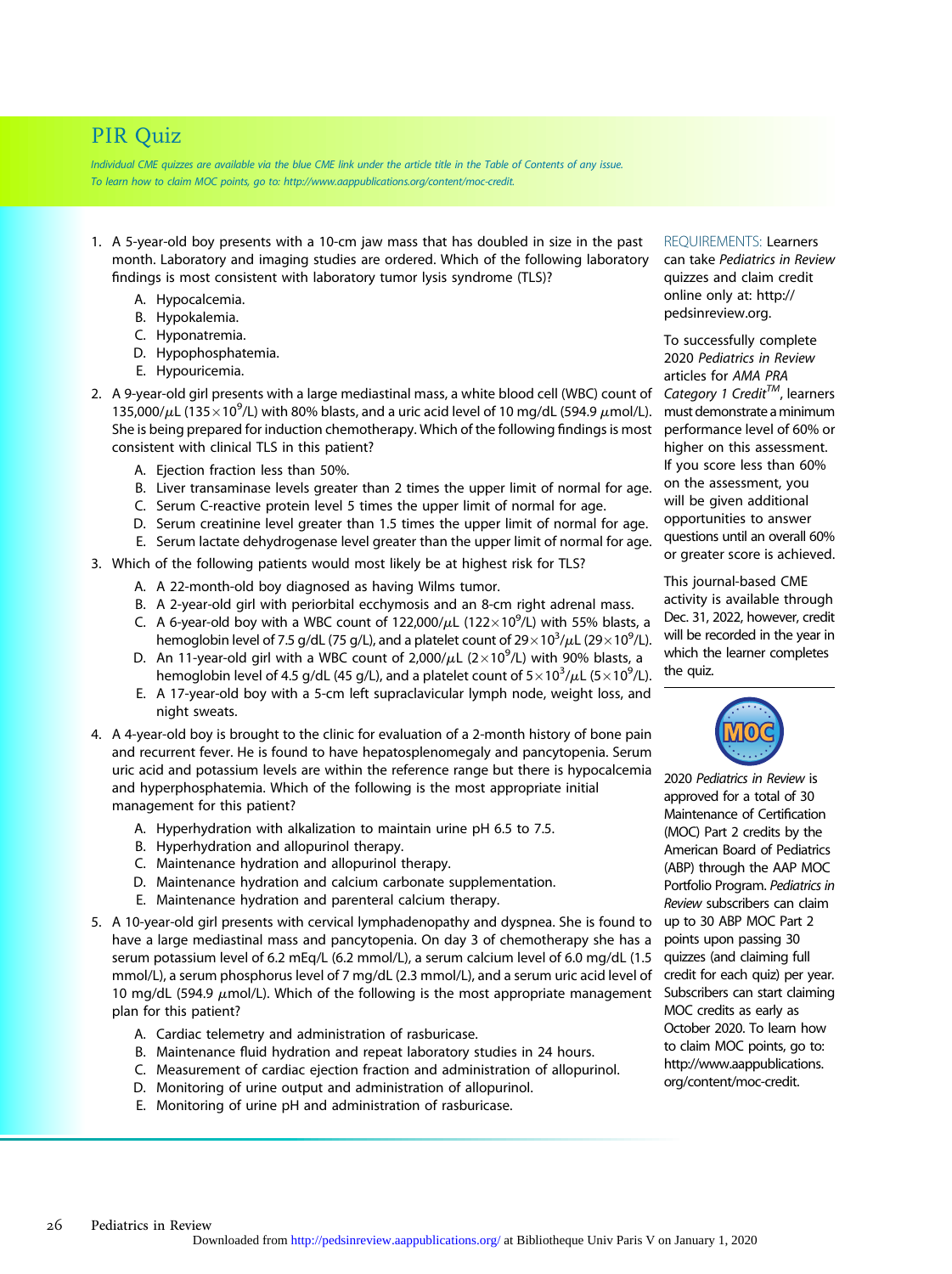# **Tumor Lysis Syndrome**

### DOI: 10.1542/pir.2018-0243 *Pediatrics in Review* 2020;41;20 Thomas B. Russell and David E. Kram

| Updated Information $\&$<br><b>Services</b><br><b>References</b> | including high resolution figures, can be found at:<br>http://pedsinreview.aappublications.org/content/41/1/20<br>This article cites 10 articles, 3 of which you can access for free at:<br>http://pedsinreview.aappublications.org/content/41/1/20.full#ref-list-                                                                                                                                                                                                        |
|------------------------------------------------------------------|---------------------------------------------------------------------------------------------------------------------------------------------------------------------------------------------------------------------------------------------------------------------------------------------------------------------------------------------------------------------------------------------------------------------------------------------------------------------------|
| <b>Subspecialty Collections</b>                                  | This article, along with others on similar topics, appears in the<br>following collection $(s)$ :<br><b>Hematology/Oncology</b><br>http://classic.pedsinreview.aappublications.org/cgi/collection/hemato<br>logy:oncology_sub<br><b>Blood Disorders</b><br>http://classic.pedsinreview.aappublications.org/cgi/collection/blood_<br>disorders sub<br><b>Cancer/Neoplastic</b><br>http://classic.pedsinreview.aappublications.org/cgi/collection/cancer:<br>neoplastic_sub |
| Permissions & Licensing                                          | Information about reproducing this article in parts (figures, tables) or<br>in its entirety can be found online at:<br>https://shop.aap.org/licensing-permissions/                                                                                                                                                                                                                                                                                                        |
| <b>Reprints</b>                                                  | Information about ordering reprints can be found online:<br>http://classic.pedsinreview.aappublications.org/content/reprints                                                                                                                                                                                                                                                                                                                                              |